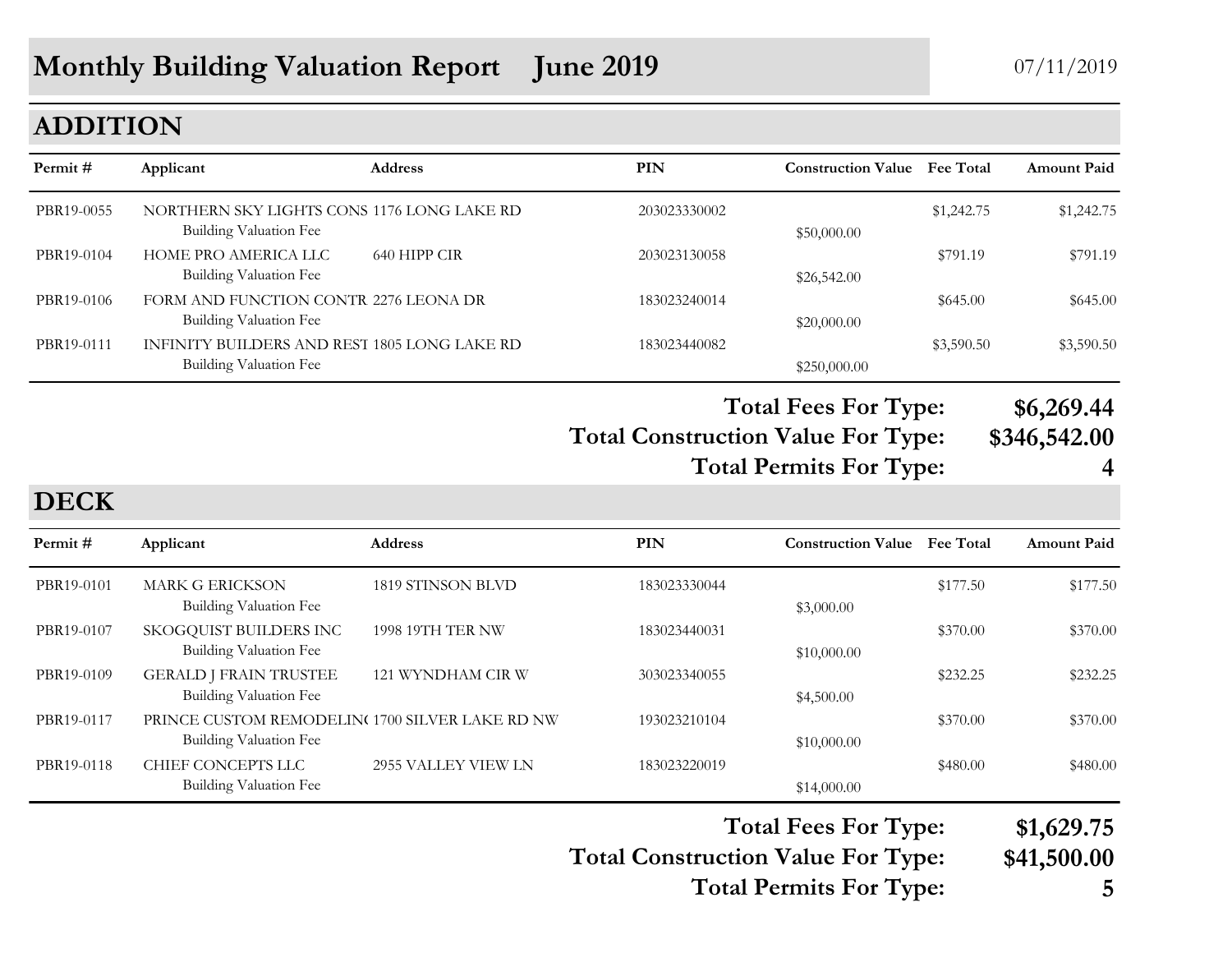#### **EGRESS**

| Permit#        | Applicant                                                               | <b>Address</b>        | <b>PIN</b>                                | <b>Construction Value</b> Fee Total                           |            | <b>Amount Paid</b>           |
|----------------|-------------------------------------------------------------------------|-----------------------|-------------------------------------------|---------------------------------------------------------------|------------|------------------------------|
| PBR19-0113     | <b>EGRESS WINDOW GUY</b><br><b>Building Valuation Fee</b>               | 750 MCCALLUM DR       | 323023330098                              | \$4,000.00                                                    | \$205.00   | \$205.00                     |
| PBR19-0114     | <b>MIDWEST EGRESS</b><br><b>Building Valuation Fee</b>                  | 1100 2ND ST NW        | 293023340032                              | \$1,500.00                                                    | \$121.25   | \$121.25                     |
| PBR19-0116     | <b>EGRESS WINDOW GUY</b><br><b>Building Valuation Fee</b>               | 1935 HAINES AVE       | 313023110045                              | \$3,740.00                                                    | \$197.85   | \$197.85                     |
| PBR19-0126     | SOLID ROCK CONSTRUCTION 119 WINDSOR CT<br><b>Building Valuation Fee</b> |                       | 313023120098                              | \$3,200.00                                                    | \$183.00   | \$183.00                     |
|                |                                                                         |                       | <b>Total Construction Value For Type:</b> | <b>Total Fees For Type:</b><br><b>Total Permits For Type:</b> |            | \$707.10<br>\$12,440.00<br>4 |
|                | <b>NEW CONSTRUCTION</b>                                                 |                       |                                           |                                                               |            |                              |
| Permit#        | Applicant                                                               | Address               | PIN                                       | <b>Construction Value</b> Fee Total                           |            | <b>Amount Paid</b>           |
| PBR19-0099     | SOUTHWIND BUILDERS INC<br><b>Building Valuation Fee</b>                 | 23 15TH AVE SW        | 323023220037                              | \$348,887.00                                                  | \$4,678.26 | \$4,678.26                   |
| <b>REMODEL</b> |                                                                         |                       | <b>Total Construction Value For Type:</b> | <b>Total Fees For Type:</b><br><b>Total Permits For Type:</b> |            | \$4,678.26<br>\$348,887.00   |
| Permit#        | Applicant                                                               | <b>Address</b>        | PIN                                       | <b>Construction Value</b> Fee Total                           |            | <b>Amount Paid</b>           |
| PBR19-0082     | SEVER CONSTRUCTION<br>Building Valuation Fee                            | 1775 OLD HIGHWAY 8 NW | 213023220017                              | \$53,605.00                                                   | \$1,421.78 | \$1,421.78                   |
| PBR19-0103     | HOLMLUND AND SONS CONST 846 REDWOOD LN<br>Building Valuation Fee        |                       | 303023210022                              | \$30,000.00                                                   | \$857.75   | \$857.75                     |
| PBR19-0108     | MVP CONSTRUCTION<br><b>Building Valuation Fee</b>                       | 820 WHITE OAK CT      | 293023310074                              | \$60,000.00                                                   | \$1,381.25 | \$1,381.25                   |
| PBR19-0110     | SUPERIOR CONSTRUCTION SEI 2201 INCA LN                                  |                       | 303023420035                              |                                                               | \$1,176.38 | \$1,176.38                   |

Building Valuation Fee  $$46,552.00$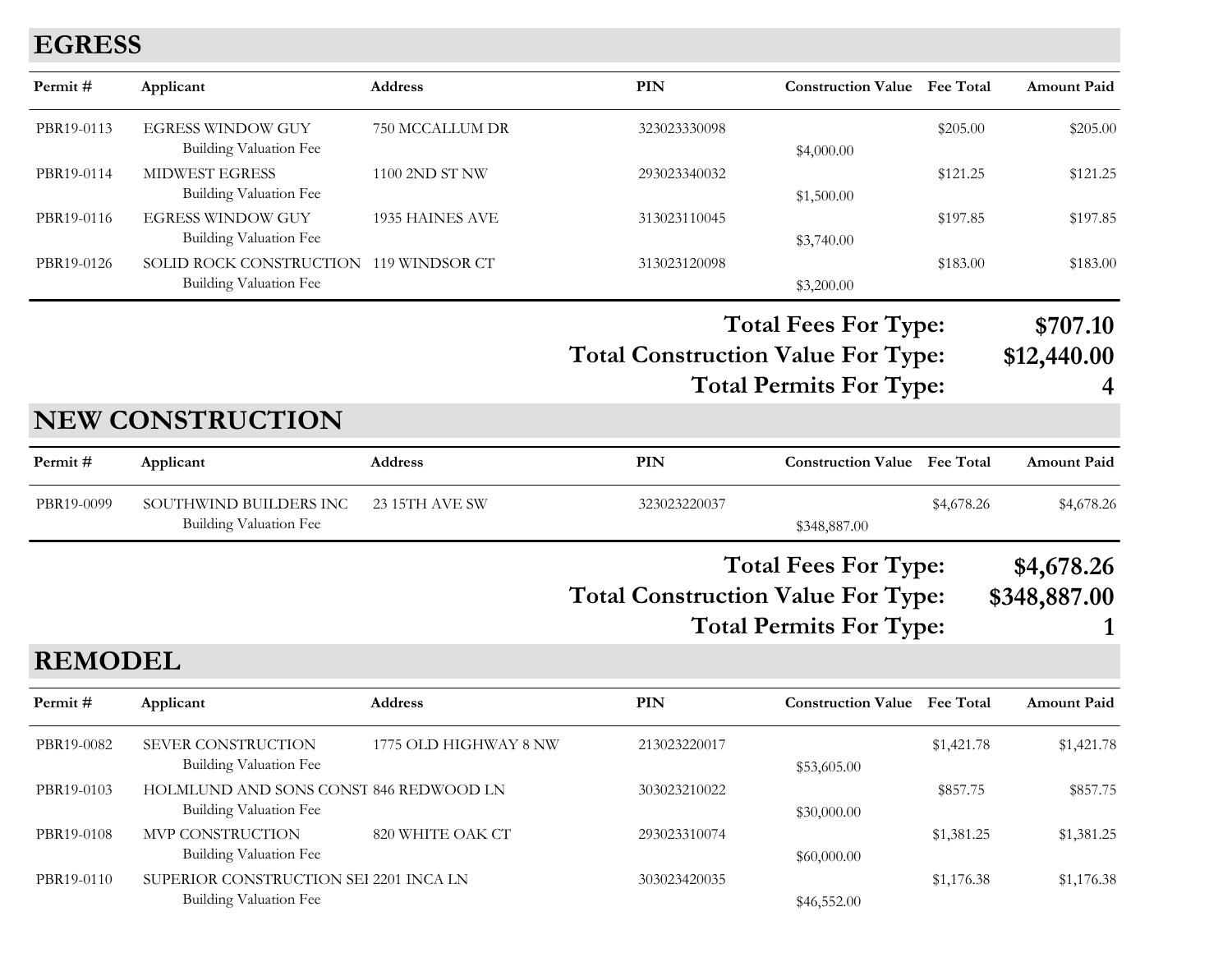| PBR19-0115 | LEGACY SERVICES CORPORAT. 2520 WEXFORD CT    |                 | 303023340087 |             | \$700.49 | \$700.49 |
|------------|----------------------------------------------|-----------------|--------------|-------------|----------|----------|
|            | Building Valuation Fee                       |                 |              | \$22,017.32 |          |          |
| PBR19-0120 | <b>JENNIFER D BENSON</b>                     | 1151 10TH ST NW | 293023210033 |             | \$163.75 | \$163.75 |
|            | <b>Building Valuation Fee</b>                |                 |              | \$2,500.00  |          |          |
| PBR19-0121 | NORCON GENERAL CONTRAC' 3027 SPRING CREEK DR |                 | 183023220016 |             | \$291.00 | \$291.00 |
|            | Building Valuation Fee                       |                 |              | \$12,000.00 |          |          |
| PBR19-0123 | PETER & SON CONSTRUCTION 511 DRIFTWOOD CIR   |                 | 303023240051 |             | \$180.00 | \$180.00 |
|            | Building Valuation Fee                       |                 |              | \$6,000.00  |          |          |
| PBR19-0124 | <b>SEYMOUR RENOVATIONS</b>                   | 1132 CHELSEA CT | 203023340107 |             | \$342.50 | \$342.50 |
|            | Building Valuation Fee                       |                 |              | \$9,000.00  |          |          |

**Total Construction Value For Type: \$241,674.32 Total Fees For Type: \$6,514.90 Total Permits For Type: 9**

**Roofing**

| Permit#   | Applicant                                                                     | <b>Address</b>       | PIN          | <b>Construction Value</b> Fee Total |          | <b>Amount Paid</b> |
|-----------|-------------------------------------------------------------------------------|----------------------|--------------|-------------------------------------|----------|--------------------|
| PB19-0120 | FRANK FABIO COMPANY LLC<br><b>Building Valuation Fee</b>                      | 1450 COUNTY ROAD D W | 323023330002 | \$7,500.00                          | \$216.75 | \$216.75           |
| PB19-0130 | <b>TACHENY EXTERIORS</b><br>Building Valuation Fee                            | 2875 COUNTY ROAD H W | 183023220001 | \$6,500.00                          | \$198.25 | \$198.25           |
| PB19-0133 | M & R CONSTRUCTION LLC<br><b>Building Valuation Fee</b>                       | 1757 ALTON RD        | 303023440097 | \$13,375.00                         | \$327.69 | \$327.69           |
| PB19-0135 | NEXGEN EXTERIORS INC<br>Building Valuation Fee                                | 621 12TH AVE NW      | 293023240139 | \$12,500.00                         | \$309.25 | \$309.25           |
| PB19-0136 | CONNELLS CUSTOM EXTERIOI 2261 WALNUT CT S<br>Building Valuation Fee           |                      | 183023230079 | \$6,000.00                          | \$180.00 | \$180.00           |
| PB19-0137 | RICKS ROOFING AND SIDING 1359 PIKE LAKE CT N<br><b>Building Valuation Fee</b> |                      | 193023410012 | \$12,000.00                         | \$291.00 | \$291.00           |
| PB19-0138 | ANDERSON CONSTRUCTION G 541 FAIRFIELD DR NW<br>Building Valuation Fee         |                      | 303023130069 | \$18,000.00                         | \$402.00 | \$402.00           |
| PB19-0141 | Paul Berkenstock<br><b>Building Valuation Fee</b>                             | 572 17TH AVE NW      | 303023140077 | \$2,985.00                          | \$124.49 | \$124.49           |
| PB19-0142 | ZUPS CONSTRUCTION LLC<br>Building Valuation Fee                               | 126 WEDGEWOOD CT     | 293023340078 | \$10,000.00                         | \$254.00 | \$254.00           |
| PB19-0145 | KAT CONSTRUCTION LLC<br>Building Valuation Fee                                | 2830 SEMINARY DR     | 303023240098 | \$15,400.00                         | \$364.70 | \$364.70           |
| PB19-0146 | <b>ROOFS RUS</b>                                                              | 563 9TH AVE NW       | 293023240133 |                                     | \$67.00  | \$67.00            |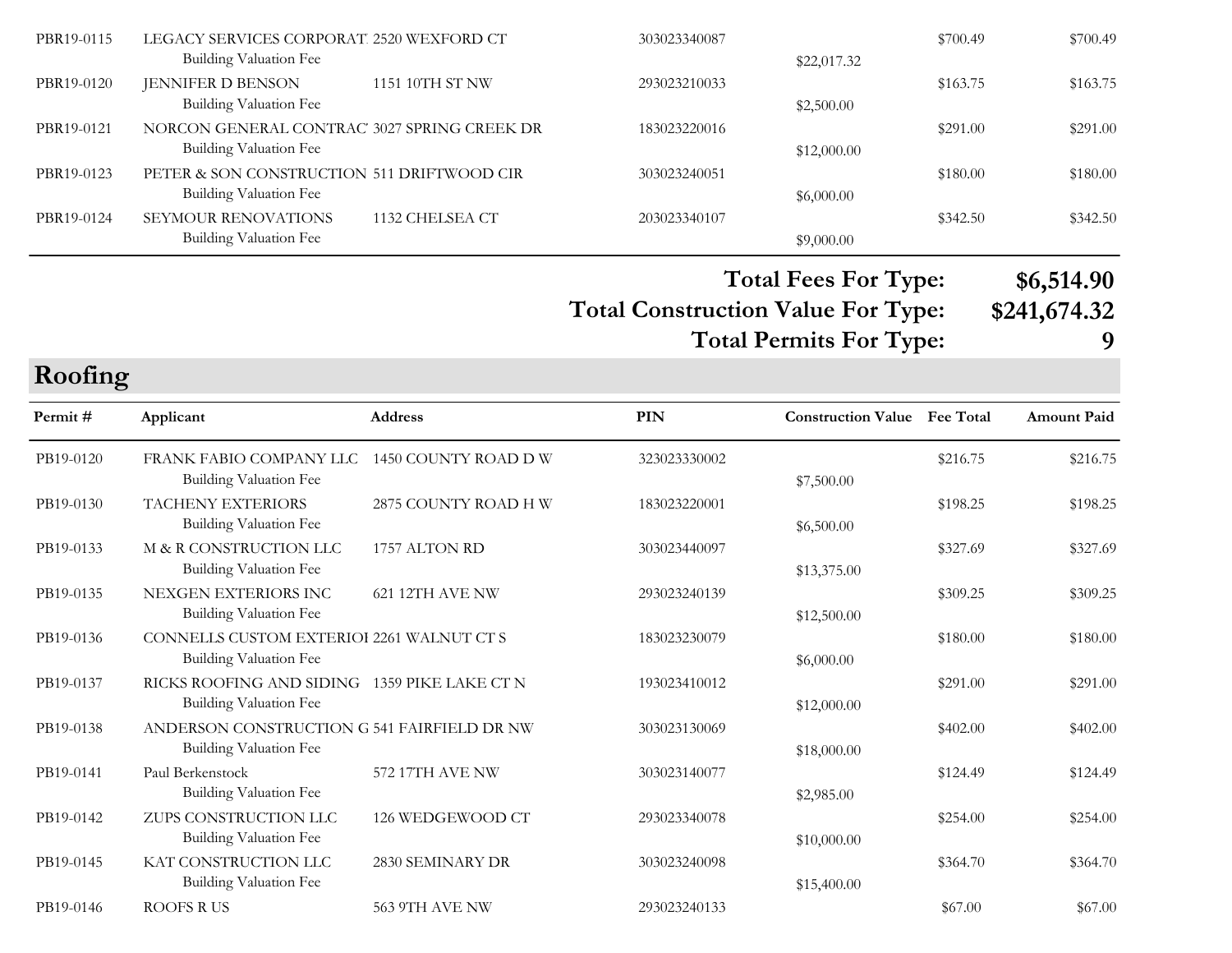| PB19-0154  | STEVEN K KRAWCZYNSKI<br>Building Valuation Fee                                    | 781 11TH AVE NW     | 293023210063                              | \$9,000.00                          | \$235.50   | \$235.50           |
|------------|-----------------------------------------------------------------------------------|---------------------|-------------------------------------------|-------------------------------------|------------|--------------------|
| Permit#    | Applicant                                                                         | Address             | PIN                                       | <b>Construction Value</b> Fee Total |            | <b>Amount Paid</b> |
|            | Roofing/Siding                                                                    |                     |                                           |                                     |            |                    |
|            |                                                                                   |                     |                                           | <b>Total Permits For Type:</b>      |            | 24                 |
|            |                                                                                   |                     | <b>Total Construction Value For Type:</b> |                                     |            | \$545,434.14       |
|            |                                                                                   |                     |                                           | <b>Total Fees For Type:</b>         |            | \$8,637.71         |
|            | Building Valuation Fee                                                            |                     |                                           | \$343,800.00                        |            |                    |
| PBR19-0112 | Building Valuation Fee<br>PALMER WEST CONSTRUCTION 2101 14TH ST NW                |                     | 193023420190                              | \$8,500.00                          | \$3,225.90 | \$3,225.90         |
| PB19-0173  | JMK CONSTRUCTION INC                                                              | 779 7TH AVE NW      | 293023120057                              |                                     | \$235.25   | \$235.25           |
| PB19-0171  | THUNDERSTRUCK EXTERIORS 176 CLEVELAND AVE SW<br><b>Building Valuation Fee</b>     |                     | 323023110005                              | \$9,000.00                          | \$235.50   | \$235.50           |
| PB19-0166  | AFFORDABLE DESIGN BUILDE 251 15TH AVE NW<br><b>Building Valuation Fee</b>         |                     | 293023330047                              | \$15,000.00                         | \$346.50   | \$346.50           |
| PB19-0162  | <b>ABBY HUGHES</b><br>Building Valuation Fee                                      | 1922 26TH AVE NW    | 183023340041                              | \$6,000.00                          | \$180.00   | \$180.00           |
|            | <b>Building Valuation Fee</b>                                                     |                     |                                           | \$3,000.00                          |            |                    |
| PB19-0160  | <b>Building Valuation Fee</b><br>JTR Roofing Inc                                  | 190 WINDSOR CT      | 313023130104                              | \$3,000.00                          | \$124.50   | \$124.50           |
| PB19-0159  | JTR Roofing Inc                                                                   | 189 WINDSOR CT      | 313023130103                              |                                     | \$124.50   | \$124.50           |
| PB19-0158  | JTR Roofing Inc<br>Building Valuation Fee                                         | 188 WINDSOR CT      | 313023130102                              | \$3,000.00                          | \$124.50   | \$124.50           |
| PB19-0156  | OMOLAYO O TAIWO<br><b>Building Valuation Fee</b>                                  | 542 FAIRFIELD DR NW | 303023130059                              | \$5,000.00                          | \$161.50   | \$161.50           |
| PB19-0153  | HMONG ROOFING AND SIDIN <sup>(1511</sup> COUNTY ROAD HW<br>Building Valuation Fee |                     | 173023220024                              | \$6,500.00                          | \$198.25   | \$198.25           |
| PB19-0152  | M & R CONSTRUCTION LLC<br>Building Valuation Fee                                  | 250 23RD AVE NW     | 303023430009                              | \$15,161.22                         | \$364.58   | \$364.58           |
| PB19-0151  | M & R CONSTRUCTION LLC<br>Building Valuation Fee                                  | 174 17TH AVE NW     | 303023440091                              | \$9,905.92                          | \$253.95   | \$253.95           |
| PB19-0150  | M & R CONSTRUCTION LLC<br><b>Building Valuation Fee</b>                           | 2205 HERITAGE LN    | 303023430047                              | \$13,306.00                         | \$327.65   | \$327.65           |
|            | <b>Building Valuation Fee</b>                                                     |                     |                                           | \$1.00                              |            |                    |

PB19-0172 CRUSH CITY CONSTRUCTION L 1475 1ST ST SW 323023220104 \$309.50 \$309.50 \$309.50 Building Valuation Fee  $$13,000.00$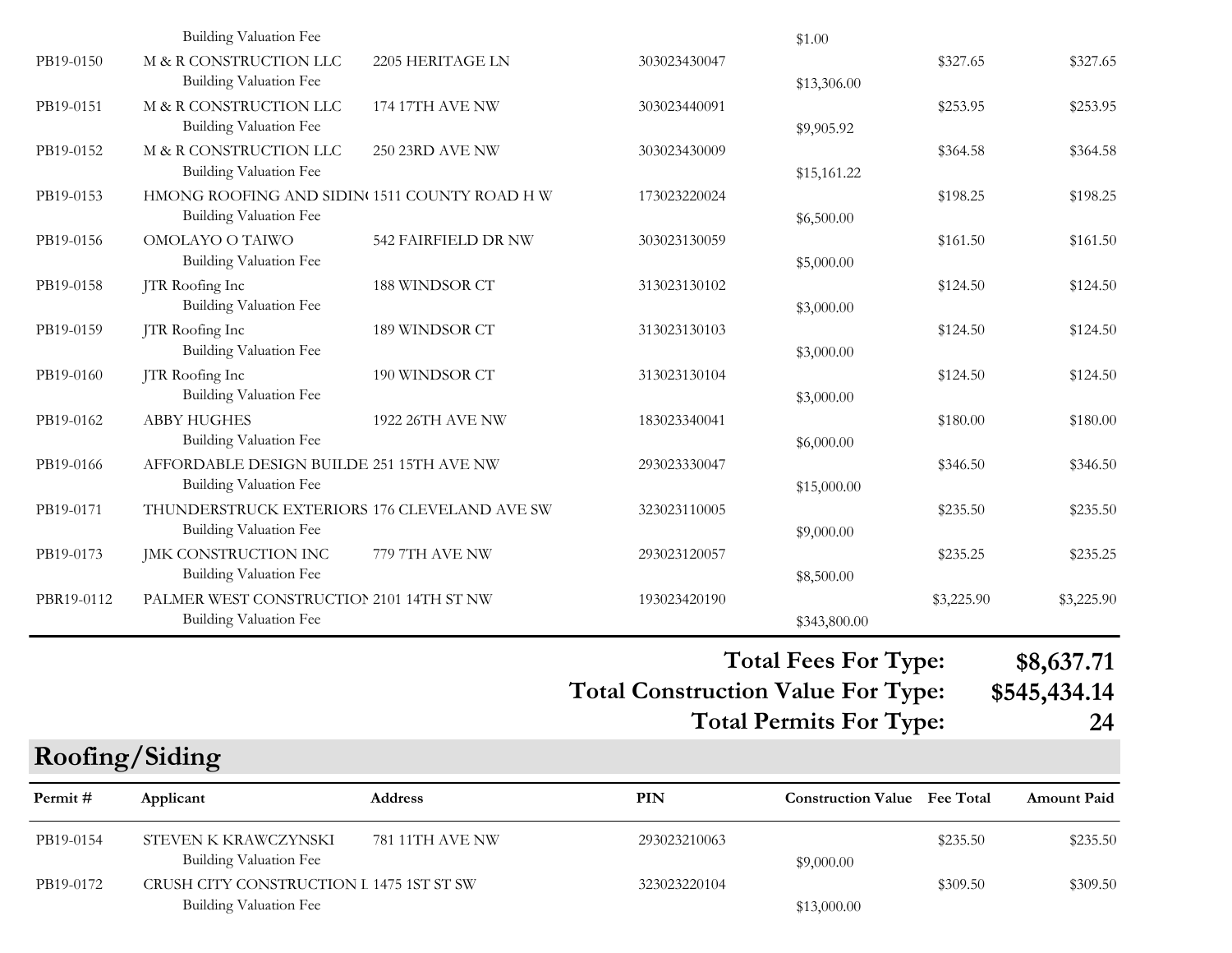#### **Total Construction Value For Type: \$22,000.00 Total Fees For Type: \$545.00 Total Permits For Type: 2**

**Siding**

| Permit#    | Applicant                                                                    | Address             | PIN                                       | <b>Construction Value</b> Fee Total                           |          | <b>Amount Paid</b>           |
|------------|------------------------------------------------------------------------------|---------------------|-------------------------------------------|---------------------------------------------------------------|----------|------------------------------|
| PB19-0140  | TWIN CITIES SIDING PROFESSI 1451 18TH ST NW<br><b>Building Valuation Fee</b> |                     | 173023330023                              | \$4,200.00                                                    | \$161.10 | \$161.10                     |
| PB19-0144  | TROY D HOGAN<br>Building Valuation Fee                                       | 2230 INCA LN        | 303023420021                              | \$3,500.00                                                    | \$142.75 | \$142.75                     |
| PB19-0148  | HOFFMAN WEBER CONSTRUCT 980 7TH ST NW<br><b>Building Valuation Fee</b>       |                     | 293023210073                              | \$8,600.00                                                    | \$228.10 | \$228.10                     |
|            |                                                                              |                     | <b>Total Construction Value For Type:</b> | <b>Total Fees For Type:</b><br><b>Total Permits For Type:</b> |          | \$531.95<br>\$16,300.00<br>3 |
|            | <b>SOLAR PANELS</b>                                                          |                     |                                           |                                                               |          |                              |
| Permit#    | Applicant                                                                    | <b>Address</b>      | PIN                                       | <b>Construction Value</b> Fee Total                           |          | <b>Amount Paid</b>           |
| PBR19-0089 | ALL ENERGY SOLAR<br>Building Valuation Fee                                   | 1380 PIKE LAKE CT N | 193023410017                              | \$8,975.00                                                    | \$341.82 | \$341.82                     |
| PBR19-0122 | <b>IDEAL ENERGIES, LLC</b>                                                   | 400 10TH ST NW      | 203023440026                              |                                                               | \$0.00   | \$0.00                       |
|            |                                                                              |                     | <b>Total Construction Value For Type:</b> | <b>Total Fees For Type:</b><br><b>Total Permits For Type:</b> |          | \$341.82<br>\$8,975.00       |
|            | <b>WINDOWS/DOORS</b>                                                         |                     |                                           |                                                               |          |                              |
| Permit#    | Applicant                                                                    | <b>Address</b>      | PIN                                       | <b>Construction Value</b> Fee Total                           |          | <b>Amount Paid</b>           |
| PB19-0086  | APEX ENERGY SOLUTIONS<br><b>Building Valuation Fee</b>                       | 1412 16TH ST NW     | 203023220066                              | \$25,700.00                                                   | \$530.35 | \$530.35                     |
| PB19-0139  | PELLA NORTHLAND                                                              | 1761 EMERALD DR     | 303023110079                              |                                                               | \$309.26 | \$309.26                     |

Building Valuation Fee  $$12,521.00$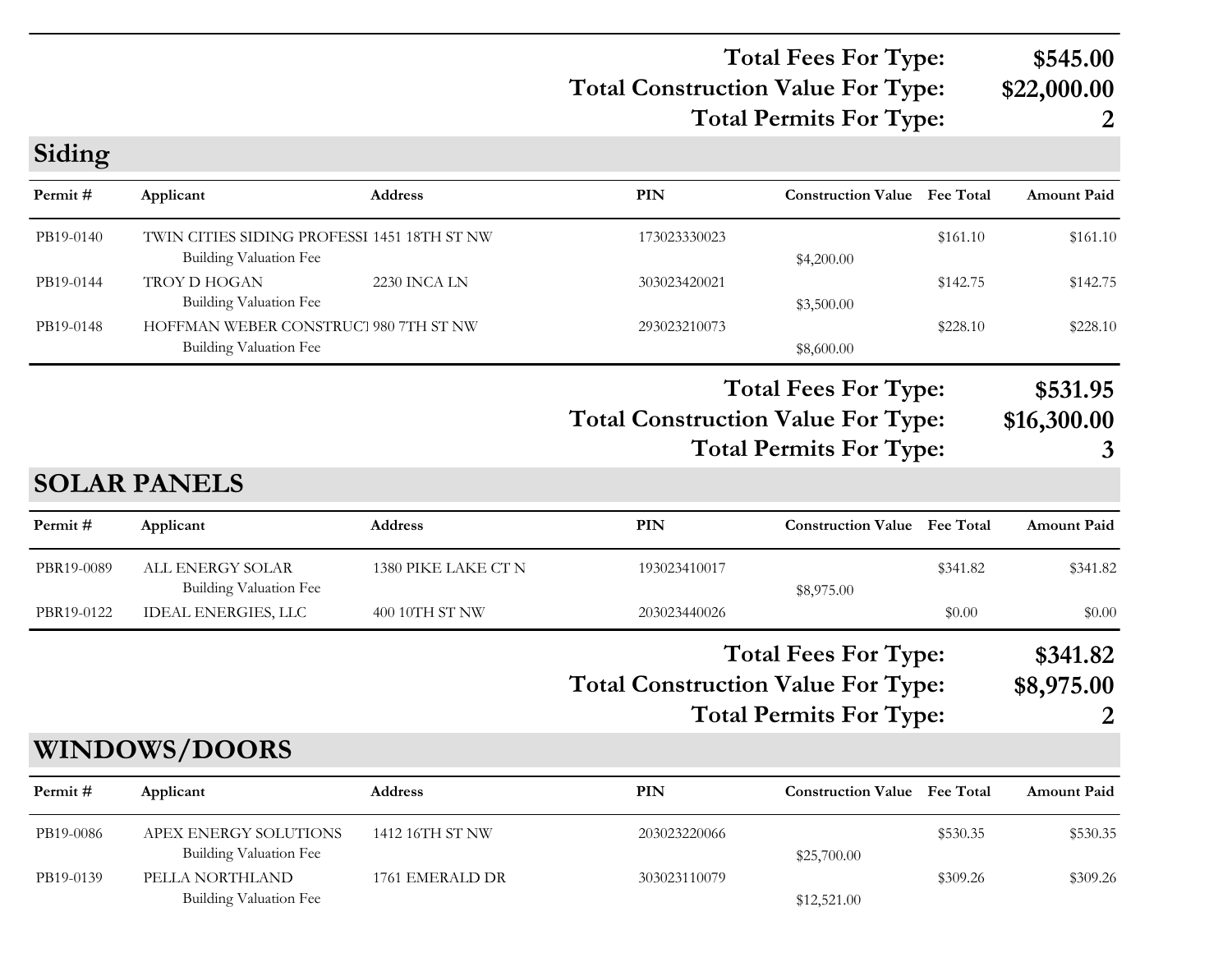| PB19-0143 | RENEWAL BY ANDERSEN LLC 1938 26TH AVE NW<br><b>Building Valuation Fee</b> |              | 183023340042 | \$11,704.00 | \$290.85 | \$290.85 |
|-----------|---------------------------------------------------------------------------|--------------|--------------|-------------|----------|----------|
| PB19-0147 | MINNESOTA RUSCO INC<br><b>Building Valuation Fee</b>                      | 2349 ERIN CT | 183023130053 | \$12,000.00 | \$285.00 | \$285.00 |
| PB19-0149 | NEW WINDOWS FOR AMERICA 703 3RD AVE NW<br><b>Building Valuation Fee</b>   |              | 293023110064 | \$5,700.00  | \$179.85 | \$179.85 |
| PB19-0157 | RICKS ROOFING AND SIDING 2621 INNSBRUCK CT<br>Building Valuation Fee      |              | 193023310129 | \$5,374.00  | \$179.69 | \$179.69 |
| PB19-0161 | THE WINDOW STORE HOME IN 1575 27TH AVE NW<br>Building Valuation Fee       |              | 193023240011 | \$5,500.00  | \$179.75 | \$179.75 |
| PB19-0164 | RENEWAL BY ANDERSEN LLC 1417 18TH ST NW<br><b>Building Valuation Fee</b>  |              | 173023330021 | \$28,474.00 | \$569.24 | \$569.24 |
| PB19-0165 | RENEWAL BY ANDERSEN LLC 1424 18TH AVE NW<br>Building Valuation Fee        |              | 193023140083 | \$4,825.00  | \$161.41 | \$161.41 |
| PB19-0167 | THE WINDOW STORE HOME IN 521 RIVIERA DR<br><b>Building Valuation Fee</b>  |              | 323023310074 | \$5,500.00  | \$179.75 | \$179.75 |
| PB19-0168 | THE WINDOW STORE HOME IN 1202 HIGHVIEW DR<br>Building Valuation Fee       |              | 193023410089 | \$3,000.00  | \$124.50 | \$124.50 |
| PB19-0169 | THE WINDOW STORE HOME IN 2301 7TH ST NW<br><b>Building Valuation Fee</b>  |              | 303023130088 | \$3,200.00  | \$142.60 | \$142.60 |
| PB19-0175 | HOME DEPOT USA INC<br>Building Valuation Fee                              | 1394 KARI LN | 203023320037 | \$3,222.00  | \$142.61 | \$142.61 |
| PB19-0176 | THE WINDOW STORE HOME IN 1312 16TH AVE NW<br>Building Valuation Fee       |              | 193023410004 | \$4,590.00  | \$161.30 | \$161.30 |
| PB19-0178 | THE WINDOW STORE HOME IN 1523 20TH AVE NW<br>Building Valuation Fee       |              | 193023140057 | \$4,400.00  | \$161.20 | \$161.20 |

**Total Construction Value For Type: \$135,710.00 Total Fees For Type: \$3,597.36 Total Permits For Type: 15**

# **Report Summary**

Population: All Records AM AND 6/30/2019 11:59:59 PM AND Permit.Status Not = CANCELED AND Permit.PermitNumber Contains PB

**Grand Total Construction Value: \$1,719,462.46** Population: All Records<br>
Permit.DateIssued Between 6/1/2019 12:00:00<br> **Grand Total Fees:** \$33,453.29